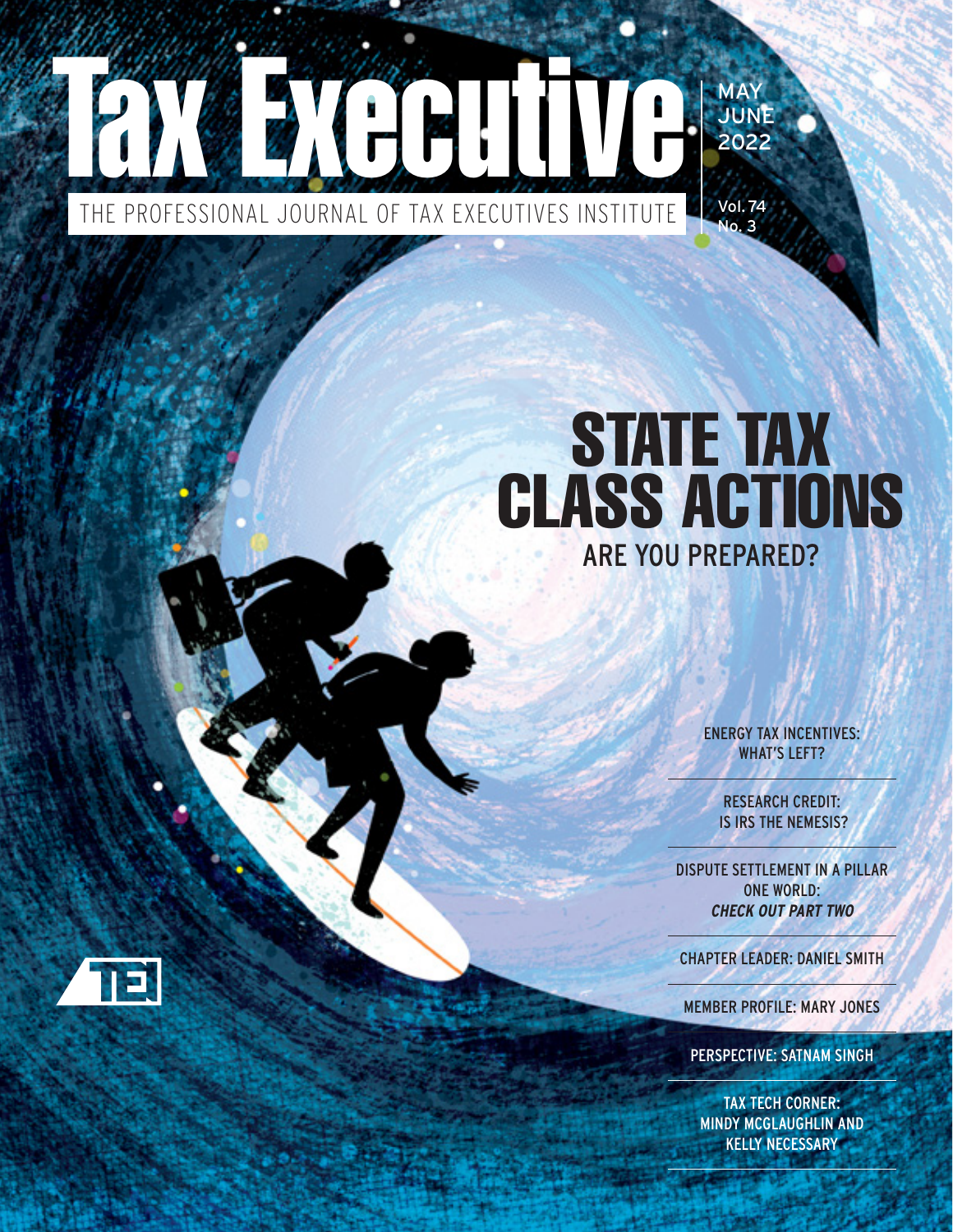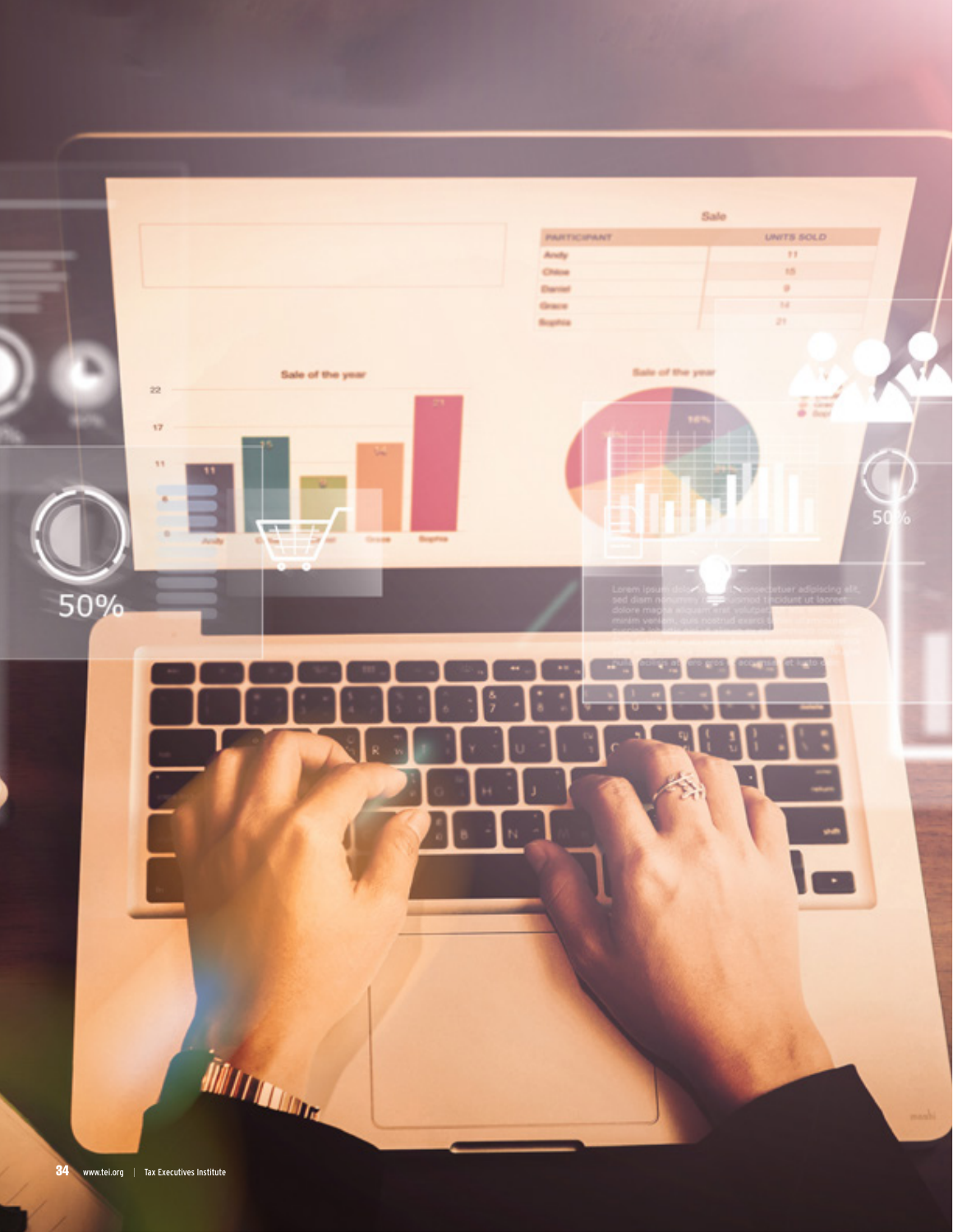# Tips From The Art of War to Help in Your Research Credit Battle

**Some may consider the IRS a nemesis, but your battle may be gathering the necessary data and documentation to calculate and support the credit**

By Jason Massie



he legendary ancient Chinese general Sun Tzu has influenced Eastern and Western military thinking, coaching strategy, and now research tax credits.<sup>1</sup> Some may consider the Internal Revenue Service a nemesis, but perhaps y he legendary ancient Chinese general Sun Tzu has influenced Eastern and Western military thinking, coaching strategy, and now research tax credits.<sup>1</sup> Some may consider the Internal Revenue Service a nemesis, but perhaps your own battle is to gather the necessary data or documentation to calculate and support the credit. To ods: planning, teamwork, smart tools, and people processes. Don't underestimate the IRS, but don't fear it, either. If you organize yourself, plan your engagement, and leverage your teammates, you will succeed. In the oft-cited words of Sun Tzu, "If you know the enemy and know yourself, you need not fear the result of a hundred battles."

#### **PLAN—"Every Battle Is Won Before It Is Fought"**

According to coach Bill Belichick, the New England Patriots have only one motivational sign in their locker room: "Every battle is won before it is fought." A true fan of Sun Tzu and *The Art of War,* Belichick loves this saying, because it reminds his team, coaches, and players that the hard work they put in today will pay off tomorrow.<sup>2</sup> Belichick, known as a thinking man, a strategist, believes that preparation is part of a master plan. He prepares for every scenario and maps out the minor details. Belichick expects his team to execute on the field but knows that planning and preparation before game day are crucial to success.

Sun Tzu's teachings and Belichick's application of them should inspire us as tax people to do more planning and preparation related to research credits and the methods we use to gather and support them.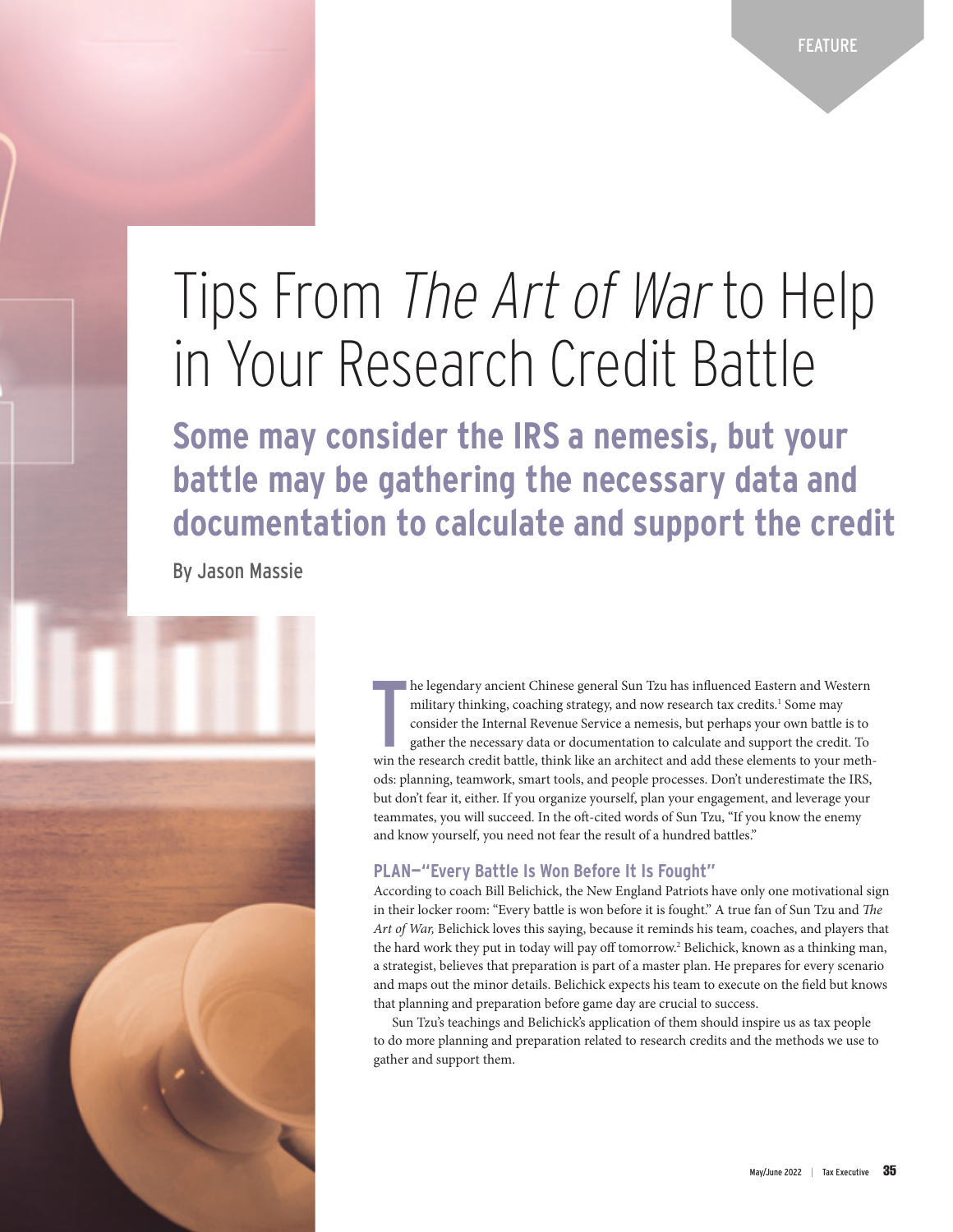Sometimes it is helpful to study how other professions operate in order to borrow their best practices. In this case, I challenge you to be more like architects. They don't do the "same as last year," what the accounting world knows as SALY. Architects are trained in the art and science of building design. They are great at asking questions, listening to stakeholders, and turning concepts into images and plans. Creating an architecture phase at the start of your project every year will remind you to take a step back and think about improving your process. It will challenge you to figure out ways to make the process easier for you and your technical people.

Start your architecture phase with a public document review or inspection. Look at the press releases your company has issued over the past year. Identify acquisitions, new locations, and new hires in technology areas. Are there new research expenditures or activities to investigate? Make sure to look over your notes from last year's study to improve your process—assuming you have some. Begin to engage with key stakeholders to discuss goals and timing for the study.

At this point, you are ready to create a plan. Your plan might note phases of the project on a calendar. There are two critical details to consider. First, when are your technical people available to help? Second, when do you need the calculations? Other calendar items might include training, review time, calculation preparation, and documentation inspection. Don't neglect scheduling time to put it all together. Most companies are good at getting the calculations done but fail to finish the documentation file. Letting everything sit in file folders on your hard drive will come back to haunt you upon examination. If you procrastinate and fail to prepare your final memos and notes, consider blocking off time on your calendar daily to slowly but methodically complete the work.

During your architecture phase, you could do other things, but creating a plan and preparing for the study is a great start.

#### **TEAMWORK—"Treat Your Men as You Would Your Own Beloved Sons, and They Will Follow You Into the Deepest Valley"**

The research credit may be a massive benefit to your company. It is an honor for the tax department to own such a valuable revenue stream. However, it can also be a burden. That is why you need to create a team to help you. As the old proverb goes, many hands make light work. More recently, the American author and pastor John

Maxwell has captured the idea in the title of his 2002 book, *Teamwork Makes the Dream Work*.

One reason to do an architecture phase is to help you find critical stakeholders and subject matter experts. Start by identifying whether last year's people are still with the company. Next, determine if new hires need to be engaged. Take your time with this phase, because leaving out a key person can come back to bite you. I've seen situations where not engaging the proper person on the front end hinders communication later. For example, a tax department couldn't figure out why technical people had not completed activity surveys. Upon investigation, the boss over the technical group was not in the loop and told everybody they didn't need to participate. He said, "Finance is tracking everything for us." Unfortunately, he was wrong and was confused about the purpose of the survey. Project delays could have been avoided by engaging him early in the planning.

As you set up your team, make your efforts about the company and less about the tax department. Although you will lead the planning and preparation for the study itself, you need help and buy-in from other people around the company. I can tell you from experience you need to treat all team members with respect for this relationship to succeed. It would be best if you considered their needs and schedules. For example, some calendar-year-end companies work on annual budgets, and the innovative people are super busy in the fourth quarter getting projects out the door. That would be a dark time for them and not ideal to start research credit conversations. I've also seen the opposite, where retailers or distribution companies never release new products or software in the fourth quarter for fear of messing up potential sales. In those companies, the fourth quarter might be a great time to speak with those engineers. Learning good times and bad for your teammates is critical.

I am equally surprised when tax departments send out long requests to technical leads, telling them to fill out spreadsheets. In many instances, the template spreadsheets are blank. I recommend pre-populating forms with resource names, job titles, hire and term dates, and other relevant information. Don't make your technical people do that. Think about the little ways to make this easier for your teammates. After all, they don't report to you and have many interests competing for their time. If it is just a matter of getting with human resources and payroll to fill in headcount information, then make an effort to do that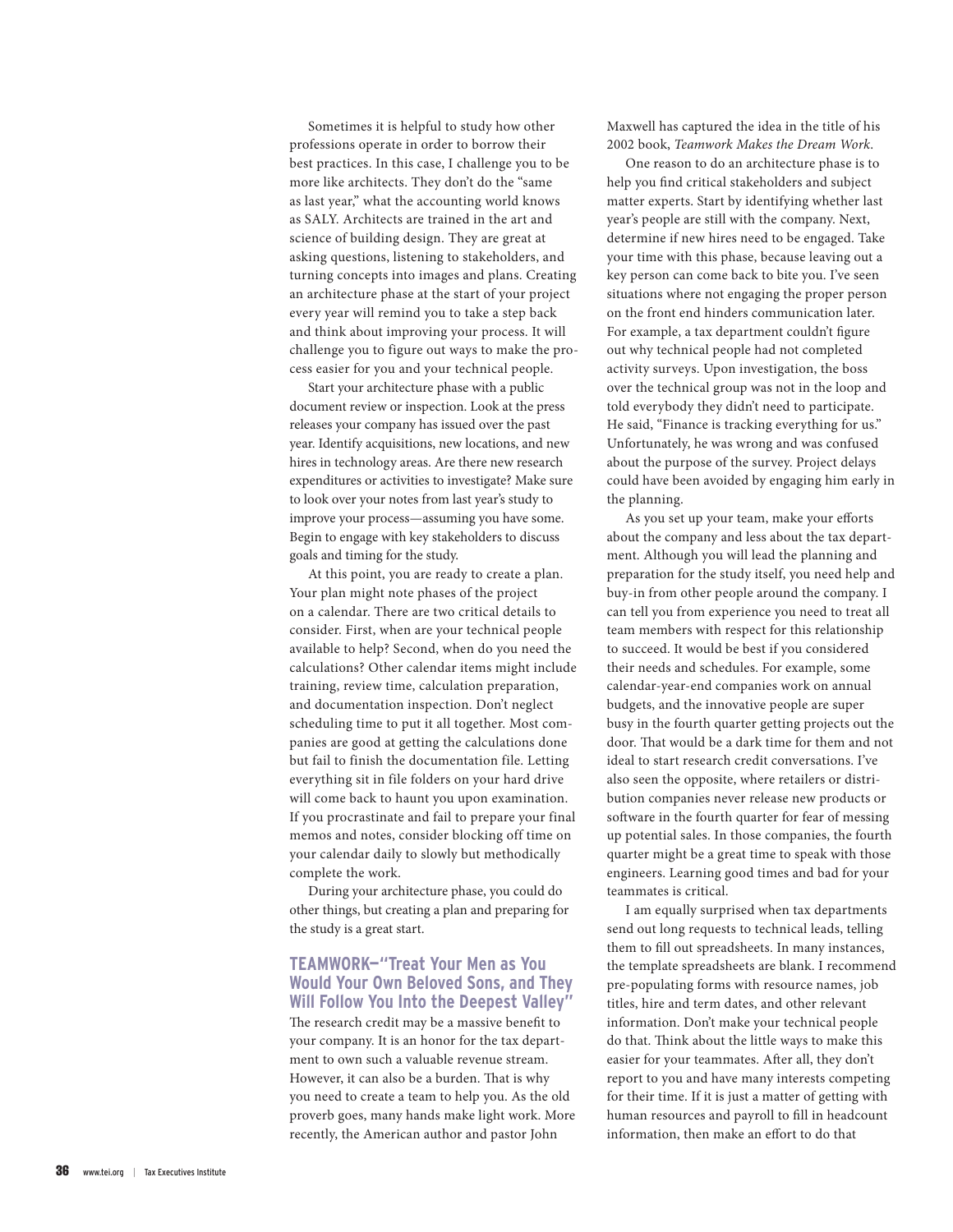yourself. Your teammates will appreciate your help and respect you more.

#### **SMART TOOLS—"The Control of a Large Force Is the Same Principle as the Control of a Few Men: It Is Merely a Question of Dividing Up the Numbers"**

How do you eat an elephant? As Desmond Tutu, for one, has been credited with saying, the answer is "one bite at a time." Everything related to a research credit study might seem daunting. There are so many steps and potentially large groups of people to engage. There are volumes of financial data to pull and complex calculations and workbooks to populate. Where do we begin?

We recently consulted with a company where two tax people interviewed 500 technical people a year to gather information. The tax department would spend weeks scheduling interviews, following up, asking questions, and taking notes. They felt as if they were drowning in administrative tasks.

Our solution was to help them design a "teamwork hub" where their current-year research study would live. This particular company had a big push to use Microsoft Teams. We have successfully used Teams to run extensive research credit studies by using channels. Each Teams channel represented a small group—a small bite. We customized an approach for each channel and conducted small group training. By breaking up the 500 into channels, the project seemed smaller to the tax people. Plus, by using Teams, we could automate some of the administrative tasks bogging them down. Customized forms replaced interviews. Power BI dashboards produced meaningful data to review so the tax people used their time more strategically. A big plus was that they already owned the technology; we just showed them how to make it work for them!

You may want to consider other innovative tools during your study. One is ScheduleOnce, an intelligent scheduling tool that allows people to schedule meetings in seconds. For example, on your Team's site, post your ScheduleOnce link. People can click on the link to see your open calendar times, and once they choose a time, the system will generate a calendar invite with a Zoom or Teams meeting link. If hundreds of people need to schedule time with you, this is a great way to use technology to reduce administrative labor. In addition, we use ScheduleOnce for group training. More on that below.

You may want to consider other smart tools like Microsoft Planner, Power Automate, and Power BI, which allow you to design tasks for

teammates, create auto-reminders, and track everything in dynamic dashboards. Take time to list the admin tasks you dislike related to your research credit process, and you may be surprised to find that somebody has created a smart tool to handle them for you.

#### **PEOPLE PROCESSES—"If Words of Command Are Not Clear and Distinct, If Orders Are Not Thoroughly Understood, Then the General Is to Blame"**

You've heard the phrase "herding cats." Unlike sheep, cats are independent creatures and not easily convinced to follow orders or the crowd. When you are in charge of the research credit at your company, you need to design your plan and word your instructions carefully. If you have only a few dozen people to engage with during your study, then you might be able to make a mistake and recover. But if you are engaging with 500 engineers, then you'd better get it right the first time. The key here is to think like a fourth grader.

Too many times, I see tax people writing to nontax people using tax code sections, regulations, and terms of art that mean little or nothing to readers. I hate to break the news, but we tax folk are just plain dull to many outsiders. When instructions get distributed, readers might be confused at best and probably not excited about helping out. Have you ever asked software engineers if they do research and development? You might get blank stares, because the textbook definition of R&D differs considerably from that of software design. In that case, we prefer to say *innovation* or *innovate*. Ask software engineers if they innovate, and they will likely tell you how.

I'd recommend the KISS principle—as in "Keep it simple, stupid." That principle works well in drafting instructions for technical people. Write so a fourth grader could understand. These are, after all, people at your company who are supersmart. But they still appreciate brevity and plain English.

Here is another way to think like a fourth grader: produce instructional videos. These are easy to do with Zoom or even PowerPoint. Show a survey to your screen, talk to the camera about what you need people to do or consider, and post. People are much more likely to watch an instructional video than read text these days.

We all differ in how we learn. While some like videos, others might want to learn more about the credit or read the tax code. Yes, it seems crazy, but we have had engineers ask for the code and regulations excerpts. Now, to meet all types of learners' needs, we draft a guidebook. This document has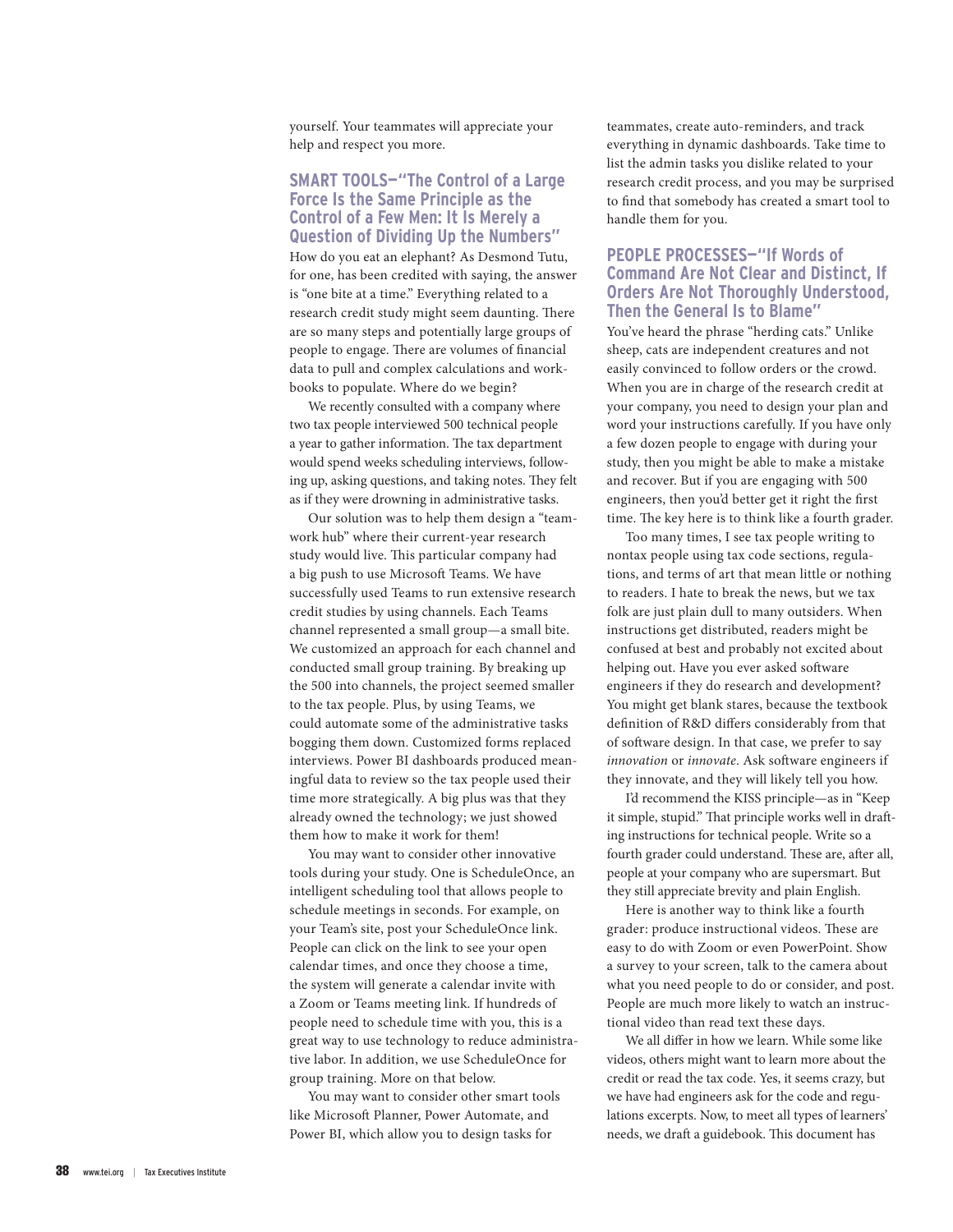information about the credit, screenshots on how to complete tasks, and FAQ sections.

We also do something called user experience testing. This is one way to test out new people processes or smart tools to gain feedback. For example, if we design a new survey to help document a four-part test for a business component, we might first interview some technical people to gain insight. As they provide answers, we populate a sample answer document. As new technical people engage in the process, we provide a copy of the sample answers for reference.

Don't forget to train everybody on your new processes and smart tools. We use ScheduleOnce to block off two or three times for training. People can then select which training to attend. We record the training session and send it to those who didn't show up. We also host the video on the Teams site on the wiki page. Figure out as many ways as possible for people to learn and engage with you.

Once again, use smart tools and people processes to manage your research credit. Create situations for others to help you. Use the team effectively and efficiently. Make sure you keep things simple and provide different ways for people to interact with you.

Don't be afraid because the sky is not falling. You know what the IRS is doing. You know your facts and the law. Just make sure you pay attention to the IRS' actions and expectations.

#### **THE IRS—"Keep Your Friends Close and Your Enemies Closer"**

Everything we have discussed so far relates to your own internal process and best practices. However, don't take your eye off the ball. The IRS is aggressively waging war against taxpayers.

That war started in early 2020 when the IRS' Large Business & International (LB&I) Division announced a new compliance campaign on research credit issues. It's no accident that we use the word "campaign" here, with its military overtones. Synonyms include *crusade*, *war*, *battle*, *offensive*, *attack*. We have officially left behind the "kinder, gentler" IRS,<sup>3</sup> which seems to be waging war despite its mission statement: "The IRS role is to *help* the large majority of compliant taxpayers

with the tax law while ensuring that the minority who are unwilling to comply pay their fair share."<sup>4</sup> Doesn't that sound friendly? We are just here to "help" you. How do we reconcile "campaigns" with a desire to "help" you? When Congress enacted the research credit in 1981, it wanted to induce companies to expand research programs in the United States. In a report to President Ronald Reagan in 1984, Treasury stated: "The credit is intended to reward those engaged in research and experimentation of unproven technologies."5 Once again, we hear that the research credit is a "reward" from Congress, but you might have to do battle with the IRS over your reward before you claim it. Keep your eyes and ears open for what the IRS is doing at all times.

#### **IRS ACTIONS—"Never Interrupt Your Enemy When He Is Making a Mistake"**

Last summer, we had two cases where the IRS tried to defeat research credit refund claims on procedural grounds.<sup>6</sup> In both cases, the government moved to dismiss based on an assertion that the taxpayer's claim lacked "specificity." In other words, the IRS argued that although Form 6765 was on file with the refund claim, the agency didn't understand why the taxpayer wanted a tax refund. To further confuse taxpayers, the cases resulted in two different standards. One court determined that the amended return and Form 6765 were enough. The other required a more detailed explanation.

The IRS was frustrated, so the Office of Chief Counsel issued Memorandum 20214101F dated September 17, 2021, released publicly on October 15, 2021. CCM 20214101F was written as an internal memo from two Area Counsel members to Cheryl Teifer, the lead executive for the research issues campaign. The CCM addresses specific information the IRS wants taxpayers to include with R&D tax credit refund claims.

Under CCM 20214101F, a valid Section 41 research credit refund claim identifies:

- the business components to which the credit claim relates;
- all research activities performed by individuals included in the claim; and
- all information each individual seeks to discover. Furthermore, two last items must be attached: Form 6765 and a "penalties of perjury" statement. What's more, the refund claim must be submitted within the statute of limitations.

Many taxpayers, commentators, the American Bar Association, and others have argued that CCM 20214101F lacks precedential value, is only for IRS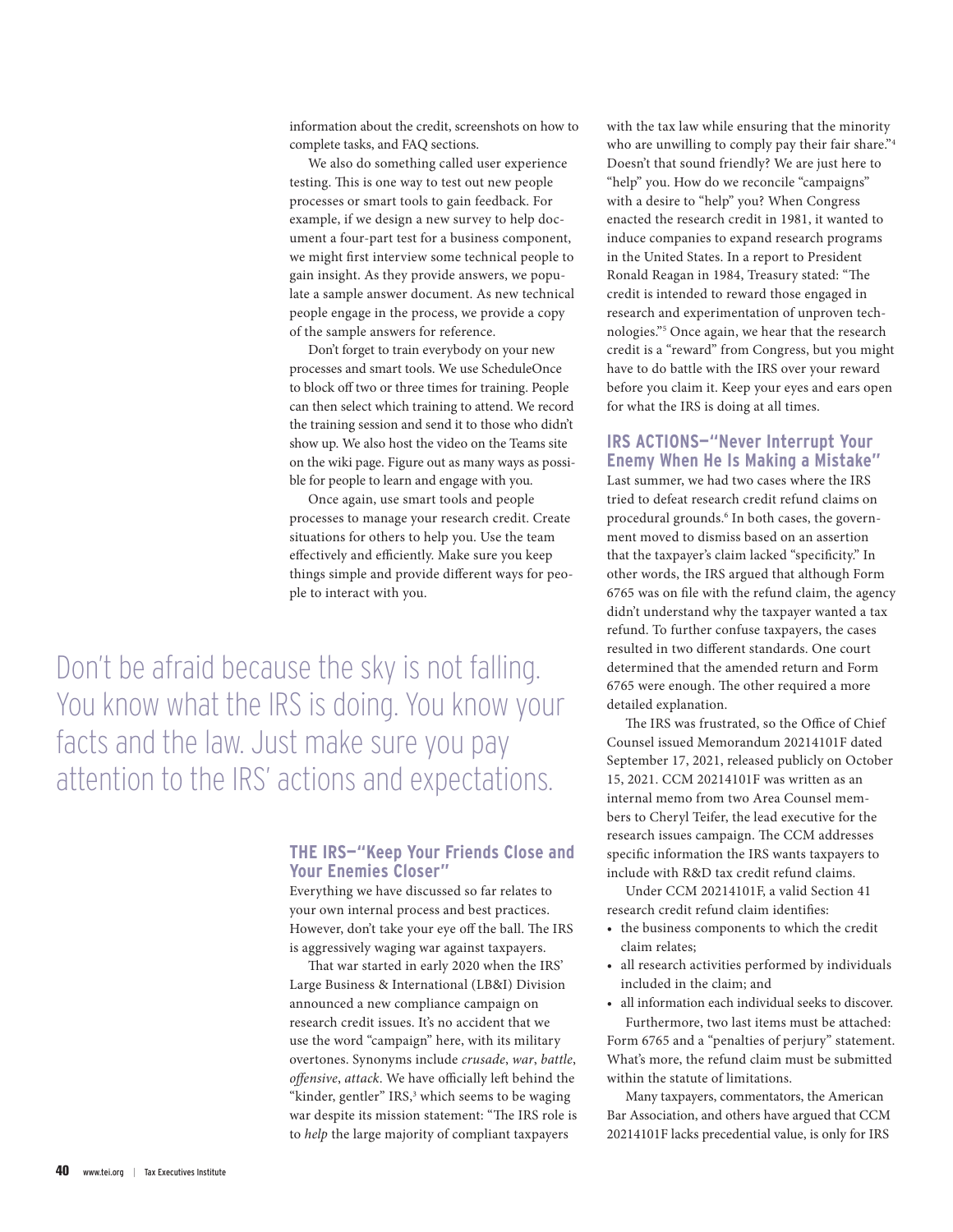



## **Join the MASSIE R&D Community**

• Quarterly Webinar, Newsletter and White :Paper

• 250+ Tax Directors sharing Best Practices of the R&D Tax Credit

Watch Our Video. Experience Best Practices.



**MASSIE TAX CREDITS.COM/ ROUNDTABLE**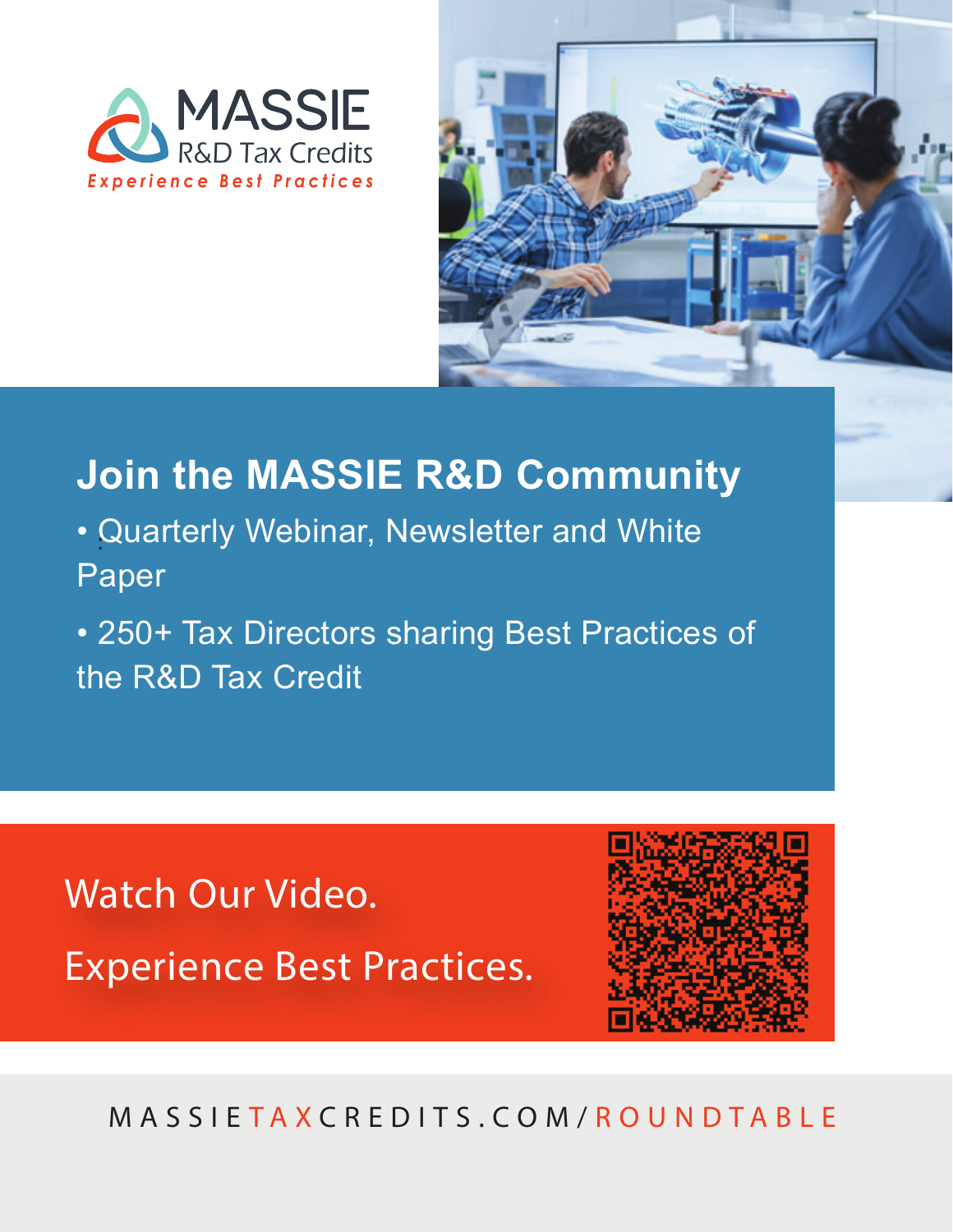internal use, and contradicts the law. The ABA, in particular, has chided the IRS for issuing unauthoritative guidance and failing to engage citizens in "meaningful discussion" about the rules.<sup>7</sup>

We might argue that the CCM is a mistake by the IRS or even an abuse of its power, given that it never sought public comment. The reality is that agents across the IRS are now using CCM 20214101F in examinations, and its language is showing up in notices of proposed adjustment (NOPAs). You can disagree with the IRS or think it is abusing its power. That said, do you want the IRS to reject your refund claims? Is it easier to comply with the IRS' requests or to sue it later?

Frankly, when I think about the current IRS position, I am reminded of a funny *I Love Lucy* episode. You may recall the one where Lucy and Ethel worked in a chocolate factory. As the candies came down the assembly line, the women were supposed to wrap them. As the speed of the chocolates increased, Lucy and Ethel started to lose the battle. They tried to keep up by eating candies, stuffing them in clothing, pulling them off to the side of the conveyor belt. My theory is that the IRS is both short-staffed and overwhelmed with refund claims related to research credits, and the conveyor belt is just too much to handle. Now, with the CCM in place, if taxpayers don't comply, their refund claims never even make it to the conveyor belt. They are rejected upon receipt. I suspect somebody will sue the IRS, and we will have clarity on this issue before long. But it could be a couple of years before the dust settles. In the meantime, compliance seems easier and less costly than litigation.

#### **DOCUMENTATION—"Don't Depend on the Enemy Not Coming; Depend Rather on Being Ready for Him"**

Where does the CCM leave us regarding our research credit claims?

The government has recognized in the past that the research credit "presents a particular burden for taxpayers because tracking eligible expenditures may necessitate taxpayers preparing and keeping records unlikely to be prepared or kept for other business purposes."8 When the IRS wanted more rule-making related to documentation requirements, taxpayers were told that eligibility for the credit wasn't contingent on meeting unreasonable recordkeeping requirements and that taxpayers had reasonable flexibility in how they substantiate their claims. So what is going on now? Why is the IRS demanding certain records?

I believe there are several reasons. One is a shortage of agents to review claims promptly.

Another is the IRS' perception that taxpayers are not following the letter of the law when they claim research credits. The last reason is obvious when we consider the research campaigns and the CCM: the IRS uses both to sort out unworthy claims from the start so it has fewer claims to examine.

If you do this credit internally, you need to prepare for your claim to be examined. Expect an audit and plan accordingly. The best time to gather evidence related to your claim is in the year the claim is generated and not three years later when you are actually under examination. It's easy to see why that is true, but hard for taxpayers to execute.

I recommend that taxpayers organize research credit information by business component. This is how my firm has done it for taxpayers all along. Plan to show the IRS why each business component's activities qualify. State your case in terms of factual evidence you gather from your team members. Make sure you understand how to piece facts together to support design-related uncertainties and the activities around a process of experimentation.

One clever thing you can do to make things easier on your technical people is to help them map where documents are stored. Create a simple survey with a check-the-box section to identify what they have in their files. Ask them for some sample documents so you can collect those for future IRS examinations. Going back to planning and preparation, you need to bake time into your year to organize these items properly. Expect the IRS to examine you, and you may be surprised (and happy) when it doesn't rather than disappointed (and sad) when it does.

#### **USER FEEDBACK—"Victory Is Reserved for Those Who Are Willing to Pay the Price"**

It is easy to reach the end of your research credit process and put it away until next year. However, the end is when your extra efforts pay off. Spending time at the end to gain feedback from your teammates is valuable. You can prepare a list of items to improve on and then design into next year's work plan. The continuous feedback cycle is part of improving your process and bringing it to maturity, and you need to keep up with it annually.

I'd also recommend following the feedback period with a friendly letter to management. We call it a "kudos letter." Here you can outline who helped out and the size of the credit the team achieved for the company. Sometimes this little act of appreciation is all it takes to motivate somebody to help out next year.

Don't cut your process short. The little things you improve each time will pay dividends.